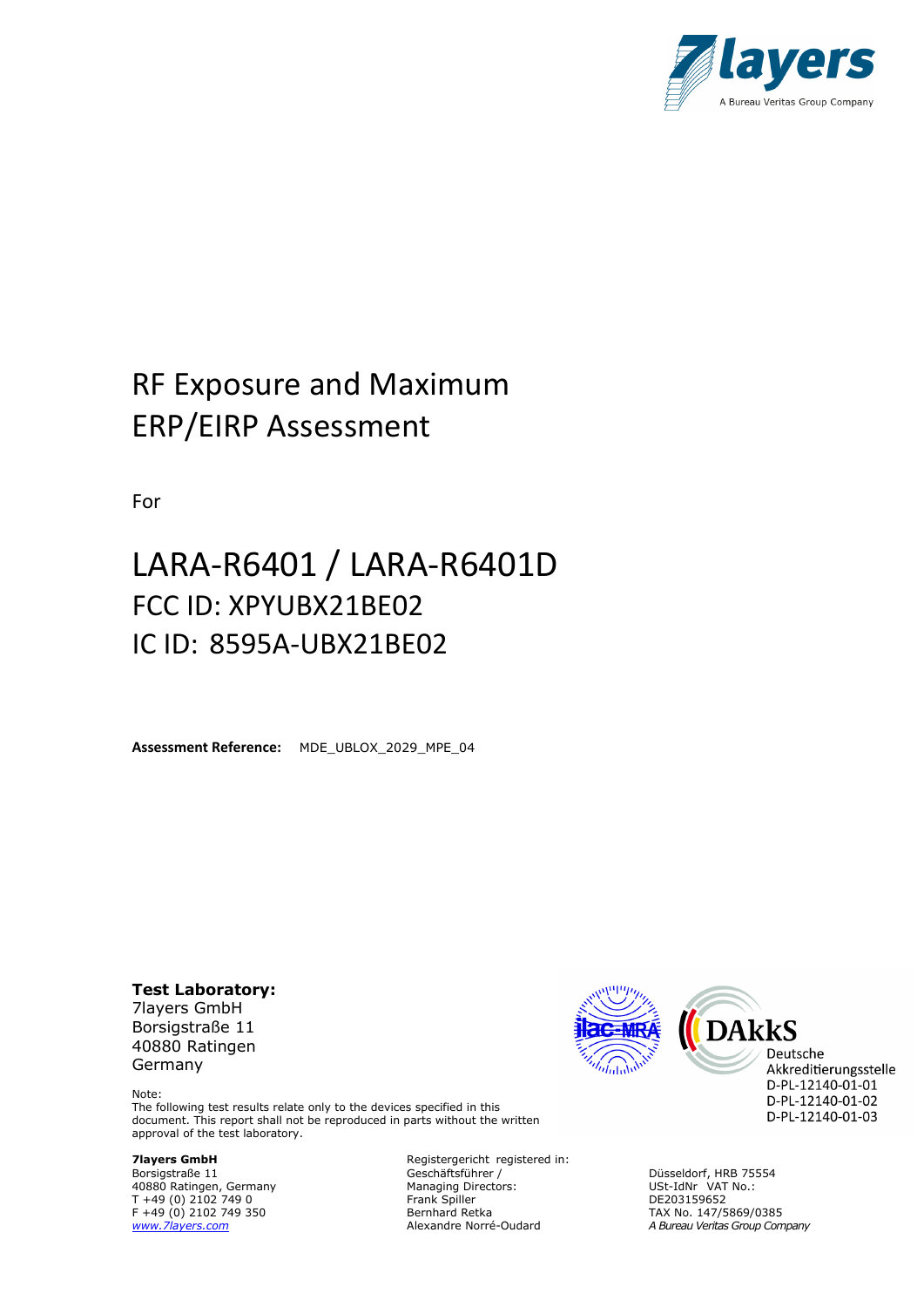

# **Table of Contents**

| 0            |                          | <b>Summary</b>                                                                                                    | 3                |
|--------------|--------------------------|-------------------------------------------------------------------------------------------------------------------|------------------|
|              | 0.1                      | <b>Technical Report Summary</b>                                                                                   | 3                |
| 1            |                          | <b>Administrative Data</b>                                                                                        | 4                |
|              | 1.1<br>1.2<br>1.3<br>1.4 | <b>Testing Laboratory</b><br>Project Data<br><b>Applicant Data</b><br>Manufacturer Data                           | 4<br>4<br>4<br>4 |
| $\mathbf{2}$ |                          | <b>Test object Data</b>                                                                                           | 5                |
|              | 2.1<br>2.2<br>2.3<br>2.4 | <b>General EUT Description</b><br><b>EUT Main components</b><br>Ancillary Equipment<br><b>Auxiliary Equipment</b> | 5<br>5<br>5<br>6 |
| 3            |                          | <b>Evaluation Results</b>                                                                                         | 7                |
|              | 3.1<br>3.2               | Maximum ERP / EIRP<br>RF Exposure Evaluation for Module                                                           | 7<br>9           |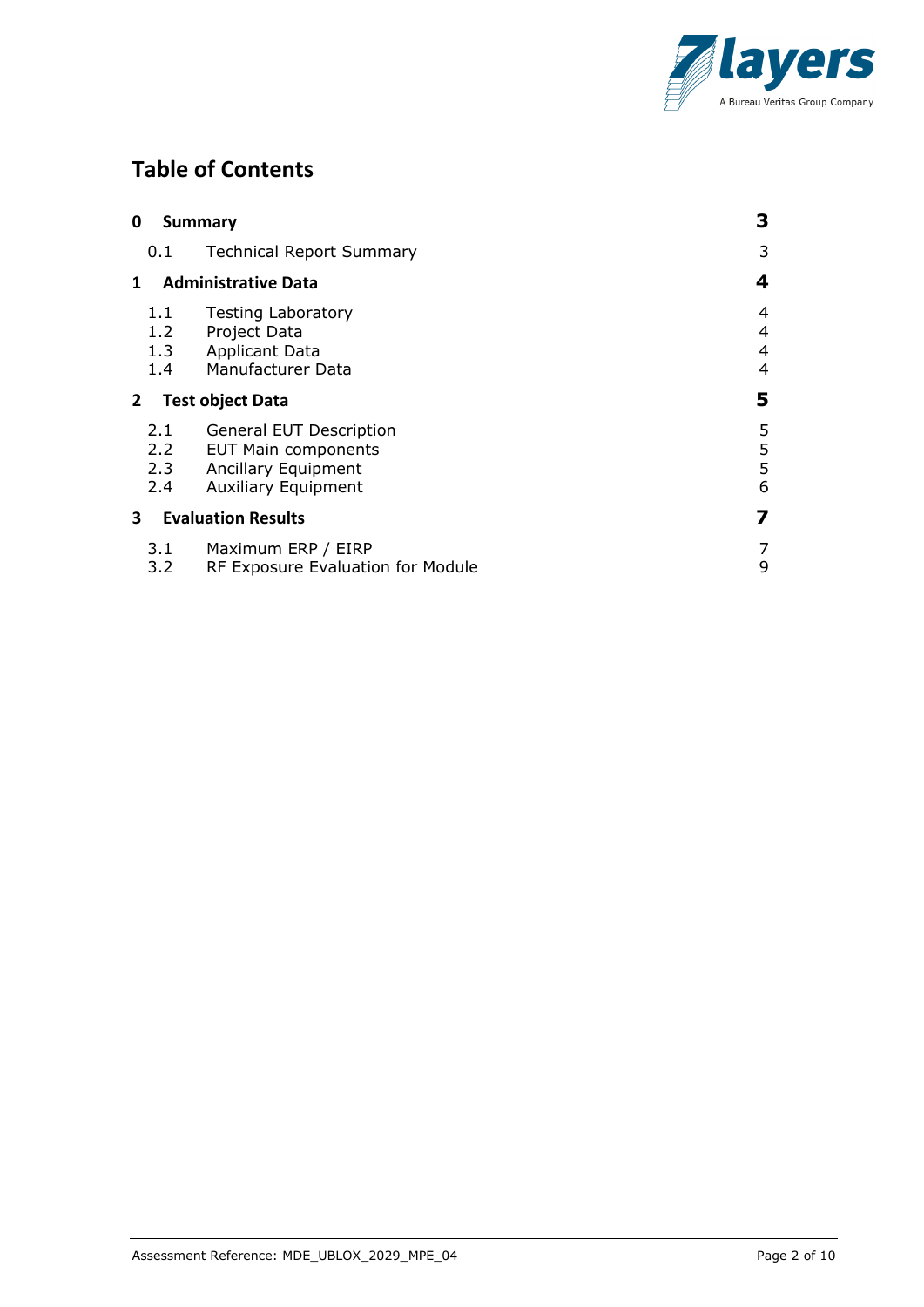

#### **0 Summary**

#### **0.1 Technical Report Summary**

#### **Type of Report**

RF Exposure and Maximum ERP/EIRP Assessment for LTE radio module.

#### **Applicable FCC and ISED Rules**

#### **For RF Exposure:**

OET Bulletin 65 Edition 97-01 August 1997 FCC 47 CFR §1.1307 FCC 47 CFR §1.1310 RSS-102 Issue 5 – March 2015

#### **For Maximum ERP/EIRP:**

FCC 47 CFR §22.913 ISED RSS-132, Issue 3 FCC 47 CFR §24.232 ISED RSS-133 Issue 6, Amendment 1 FCC 47 CFR §27.50(b), (c), (d) ISED RSS-139, Issue 2 / SRSP-513, RSS-130, Issue 3 FCC 47 CFR §90.635 ISED RSS-140, Issue 1 FCC 47 CFR §90.531(g)

| <b>Report version control</b> |                     |                 |                         |  |  |
|-------------------------------|---------------------|-----------------|-------------------------|--|--|
| Rev                           |                     |                 |                         |  |  |
| <b>Version</b>                | <b>Release date</b> | <b>Changes</b>  | <b>Version validity</b> |  |  |
| 2022-04-29                    |                     | Initial version | valid                   |  |  |
|                               |                     |                 |                         |  |  |
|                               |                     |                 |                         |  |  |

Responsible for Accreditation Scope:

 $ukl$ 

Responsible for Report: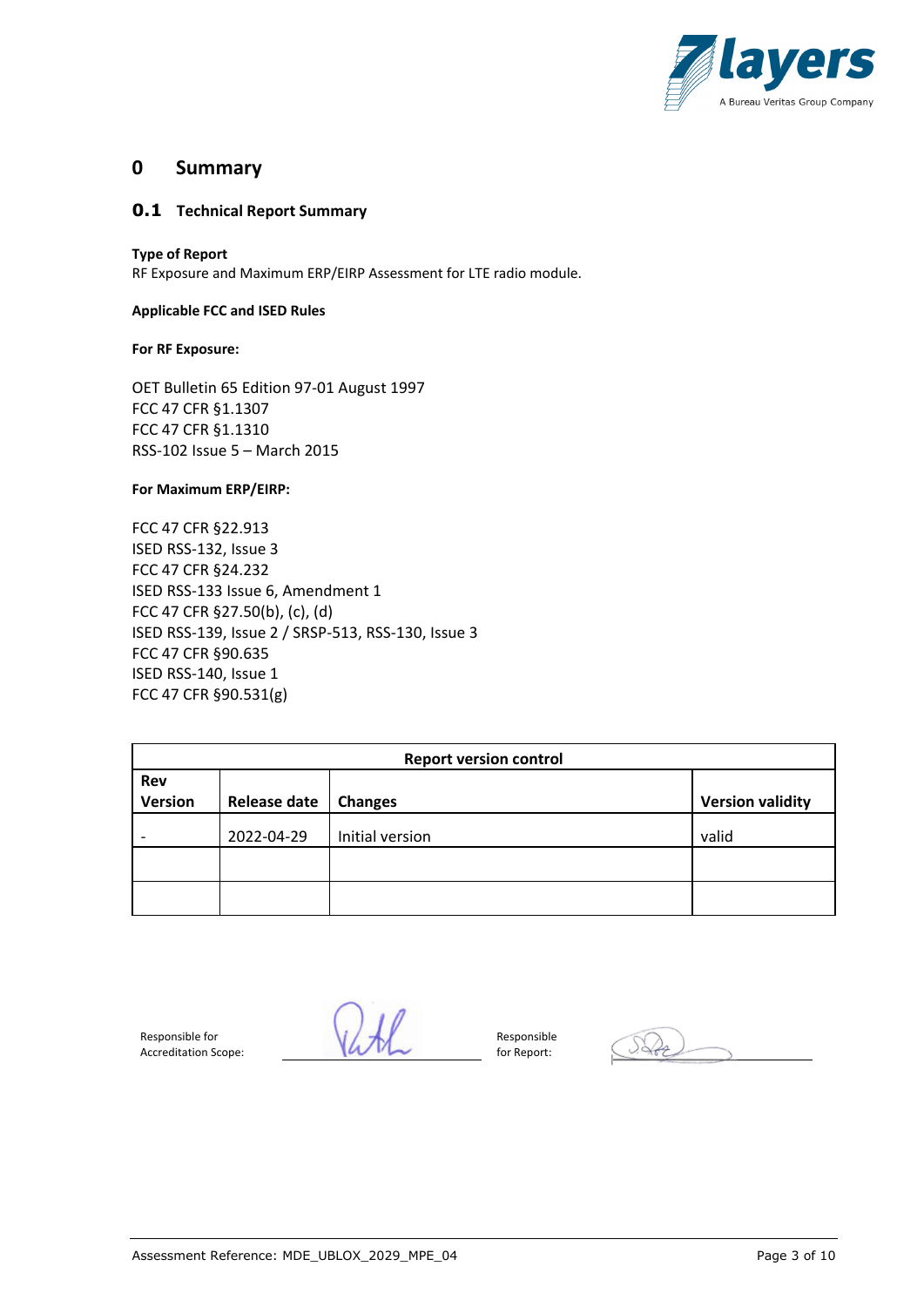

## **1 Administrative Data**

#### **1.1 Testing Laboratory**

| Company Name:                                                                                                      | <b>7layers GmbH</b>                                                                                           |
|--------------------------------------------------------------------------------------------------------------------|---------------------------------------------------------------------------------------------------------------|
| <b>Address</b>                                                                                                     | Borsigstr. 11<br>40880 Ratingen<br>Germany                                                                    |
| <b>FCC</b> accreditation                                                                                           | Designation Number: DE0015<br>Test Firm Registration #: 929146                                                |
| Industry Canada Test Site Acceptance                                                                               | CAB identifier: DE0007<br>Test Firm Registration #: 3699A                                                     |
| The test facility is also accredited by the following accreditation organisation:<br>Laboratory accreditation no.: | DAkkS D-PL-12140-01-01<br>DAkkS D-PL-12140-01-02<br>DAkkS D-PL-12140-01-03                                    |
| Responsible for Accreditation Scope:                                                                               | Dipl.-Ing. Bernhard Retka<br>Dipl.-Ing. Robert Machulec<br>Dipl.-Ing. Andreas Petz<br>Dipl.-Ing. Marco Kullik |
| <b>Report Template Version:</b>                                                                                    | 2021-12-23                                                                                                    |
| <b>Project Data</b><br>1.2                                                                                         |                                                                                                               |
| Responsible for assessment and report:                                                                             | Mr. Roseelan Sathiyaseelan                                                                                    |
| Date of Report:                                                                                                    | 2022-04-29                                                                                                    |
| 1.3<br><b>Applicant Data</b>                                                                                       |                                                                                                               |
| Company Name:                                                                                                      | u-blox AG                                                                                                     |
| Address:                                                                                                           | Zürcherstrasse 68,<br>CH-8800 Thalwil<br>Switzerland                                                          |
| <b>Contact Person:</b>                                                                                             | Giulio Comar                                                                                                  |
|                                                                                                                    |                                                                                                               |
| 1.4 Manufacturer Data                                                                                              |                                                                                                               |
| Company Name:                                                                                                      | please see applicant data                                                                                     |
| Address:                                                                                                           |                                                                                                               |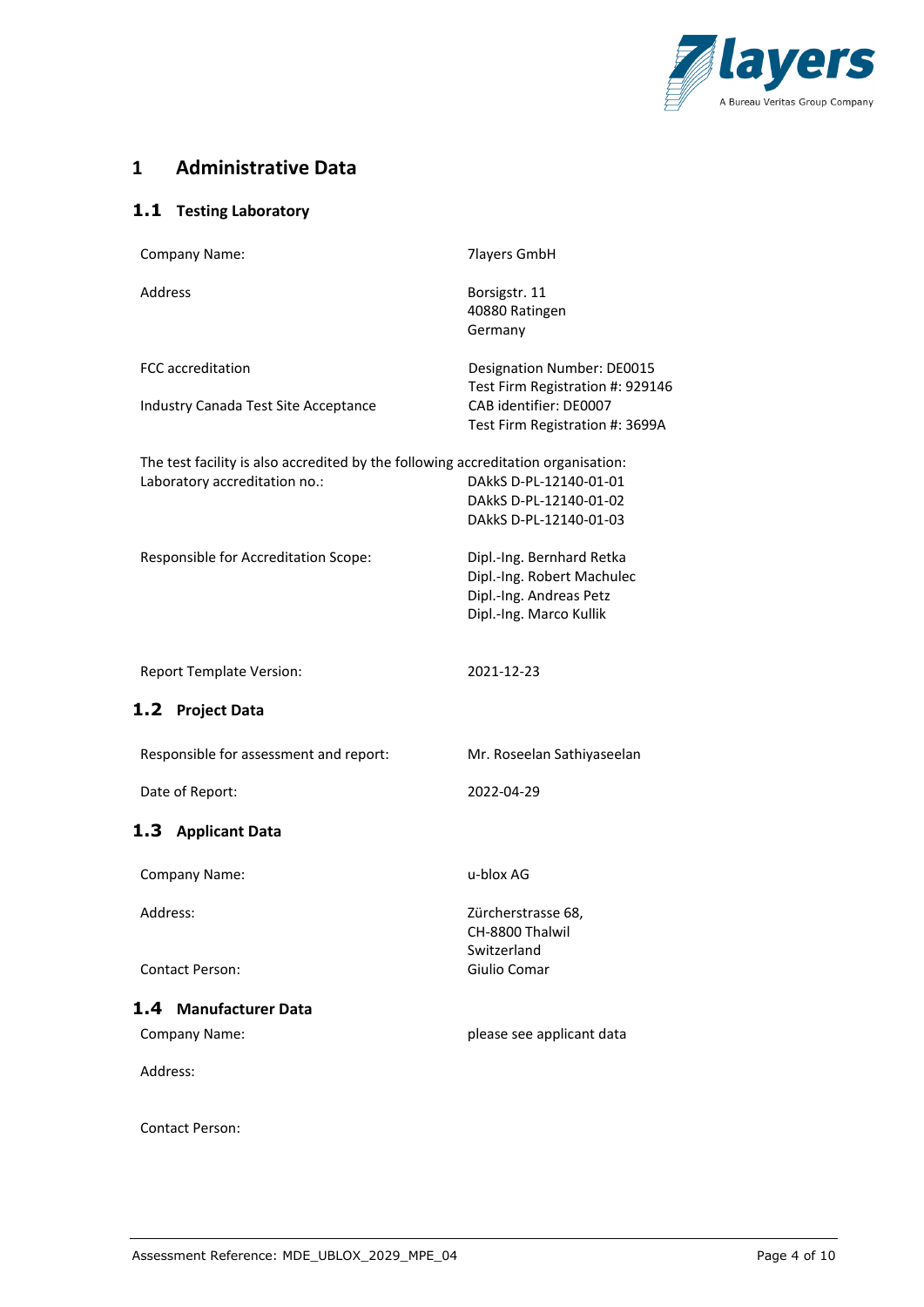

### **2 Test object Data**

#### **2.1 General EUT Description**

| <b>Equipment under Test</b> | LARA-R6401 / LARA-R6401D |
|-----------------------------|--------------------------|
| <b>Kind of Device:</b>      | LTE module               |
| <b>GSM MSC/UMTS/LTE CAT</b> | Cat 1                    |
| <b>FCC ID:</b>              | XPYUBX21BE02             |
| IC ID:                      | 8595A-UBX21BE02          |
|                             |                          |

#### **General product description:**

The EUT is Cellular radio module supporting LTE. LARA-R6401D is a data only product, LARA-R6401 is supporting voice and data.

#### **2.2 EUT Main components**

#### **Short Descriptions etc. used in this Test Report**

| <b>Short Description</b> | <b>Equipment</b><br>under Test | <b>HW Status</b> | <b>SW Status</b> |
|--------------------------|--------------------------------|------------------|------------------|
| EUT Code: DE1015146      | LARA-R6401                     | UBX-393B01       | 00.13.A00.01     |
| EUT Code: DE1015156      | LARA-R6401D                    | UBX-393B01       | 00.13,A00.01     |

**NOTE: The short description is used to simplify the identification of the EUT in this test report.**

#### **2.3 Ancillary Equipment**

For the purposes of this test report, ancillary equipment is defined as equipment which is used in conjunction with the EUT to provide operational and control features to the EUT. It is necessary to configure the system in a typical fashion, as a customer would normally use it. But nevertheless Ancillary Equipment can influence the test results.

| <b>Short</b><br>Description | Eauipment<br>under Test Designation | Tvpe | <b>HW Status</b> | <b>SW Status</b> | Serial no. | <b>FCC ID</b>            |
|-----------------------------|-------------------------------------|------|------------------|------------------|------------|--------------------------|
| <b>NA</b>                   |                                     |      |                  |                  |            | $\overline{\phantom{0}}$ |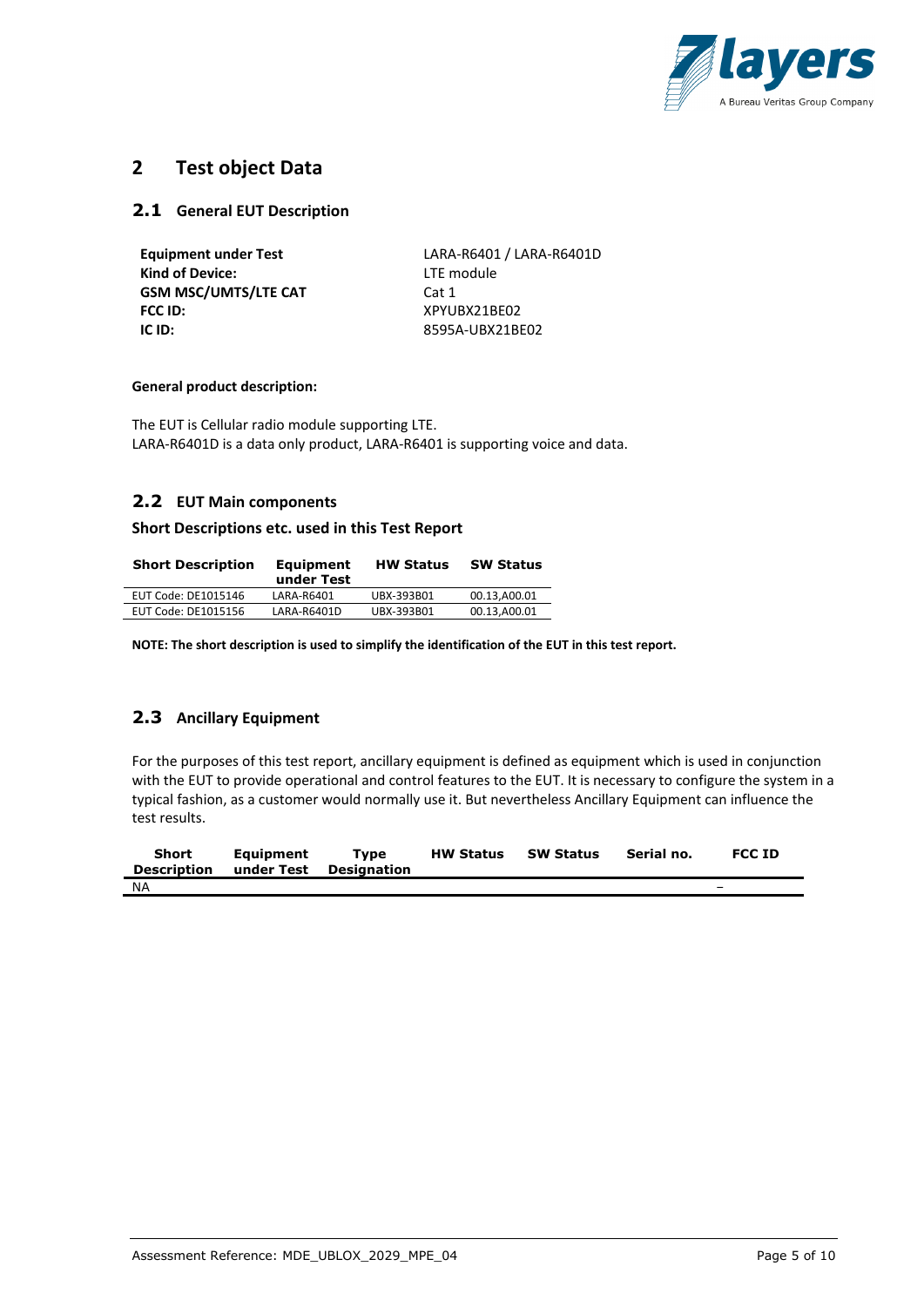

#### **2.4 Auxiliary Equipment**

For the purposes of this test report, auxiliary equipment is defined as equipment which is used temporarily to enable operational and control features especially used for the tests of the EUT which is not used during normal operation or equipment that is used during the tests in combination with the EUT but is not subject of this test report. It is necessary to configure the system in a typical fashion, as a customer would normally use it. But nevertheless, Auxiliary Equipment can influence the test results.

| Short              | Eauipment  | Type               | Serial no. | <b>HW Status</b> | <b>SW Status</b> | <b>FCC ID</b>            |
|--------------------|------------|--------------------|------------|------------------|------------------|--------------------------|
| <b>Description</b> | under Test | <b>Designation</b> |            |                  |                  |                          |
| N/A                |            |                    |            |                  |                  | $\overline{\phantom{m}}$ |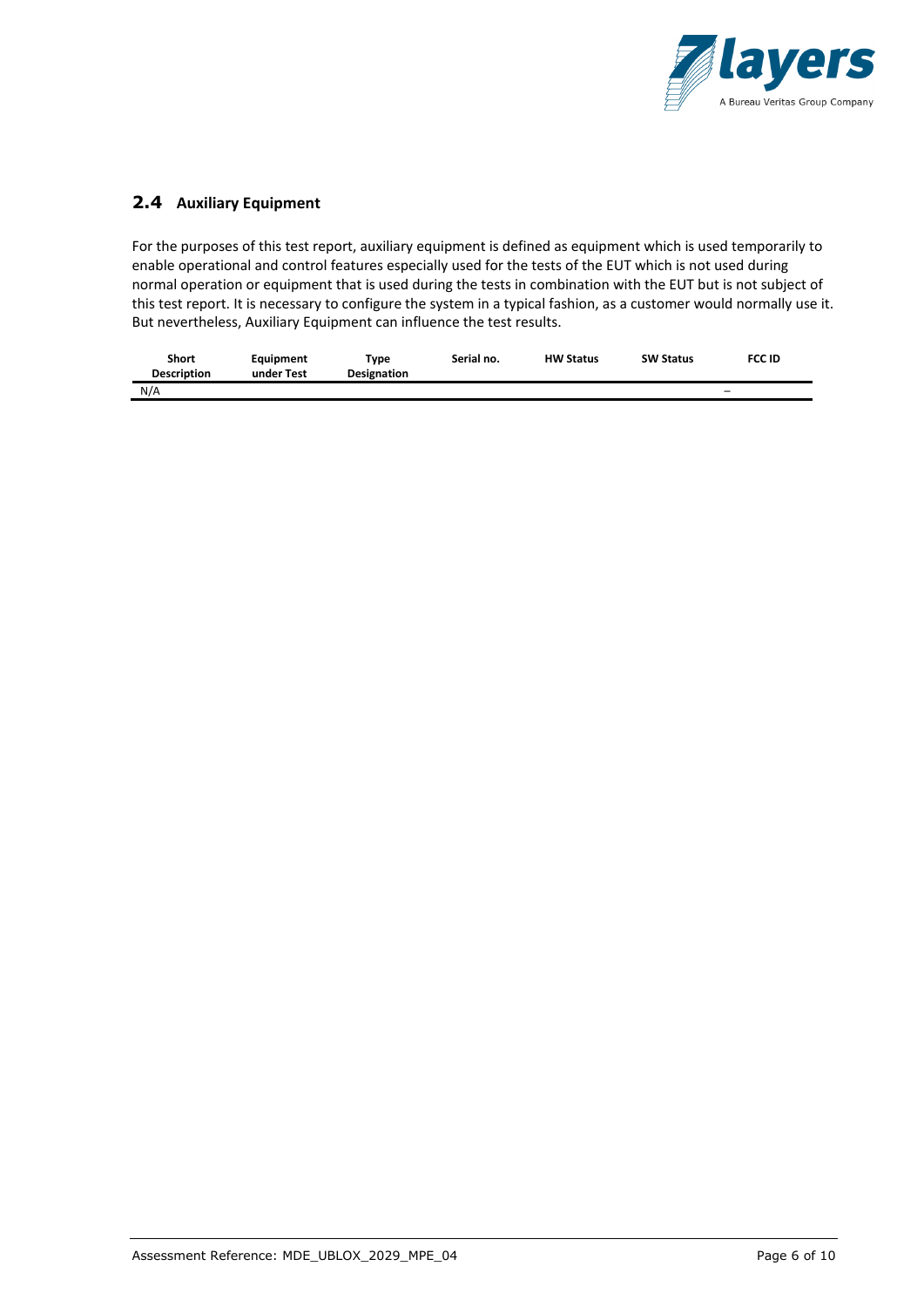

### **3 Evaluation Results**

#### **3.1 Maximum ERP / EIRP**

| <b>Standard</b>                   | <b>Frequency Band</b> |
|-----------------------------------|-----------------------|
| FCC 47 CFR §22.913                | eFDD5                 |
| ISED RSS-132, Issue 3             |                       |
| FCC 47 CFR §24.232                | eFDD <sub>2</sub>     |
| ISED RSS-133 Issue 6, Amendment 1 |                       |
| FCC 47 CFR §27.50(d)              | eFDD4/eFDD66          |
| ISED RSS-139, Issue 3 / SRSP-513  |                       |
| FCC 47 CFR §27.50(c)              | eFDD12                |
| ISED RSS-130, Issue 3             |                       |
| FCC 47 CFR §27.50(b)              | eFDD13                |
| ISED RSS-130, Issue 3             |                       |
| FCC 47 CFR §90.635                |                       |
|                                   |                       |
| FCC 47 CFR §27.1507(a)            |                       |
|                                   |                       |
| FCC 47 CFR §90.531(g)             | eFDD14                |
| ISED RSS-199, Issue               | eFDD71                |

#### **3.1.1 Test Limits**

For the 850MHz band, FCC §22.913 states that the maximum ERP of this device shall not exceed 7 Watts. IC SRSP-503 Issue 7, states that this device shall not exceed a maximum EIRP of 11.5 Watts

For the purposes of this test report, the 7 Watt ERP limit stipulated in FCC §22.913 has been converted to an equivalent ERIP value of 11.5 Watts.

For all other limits, refer to the values stipulated in the corresponding tables.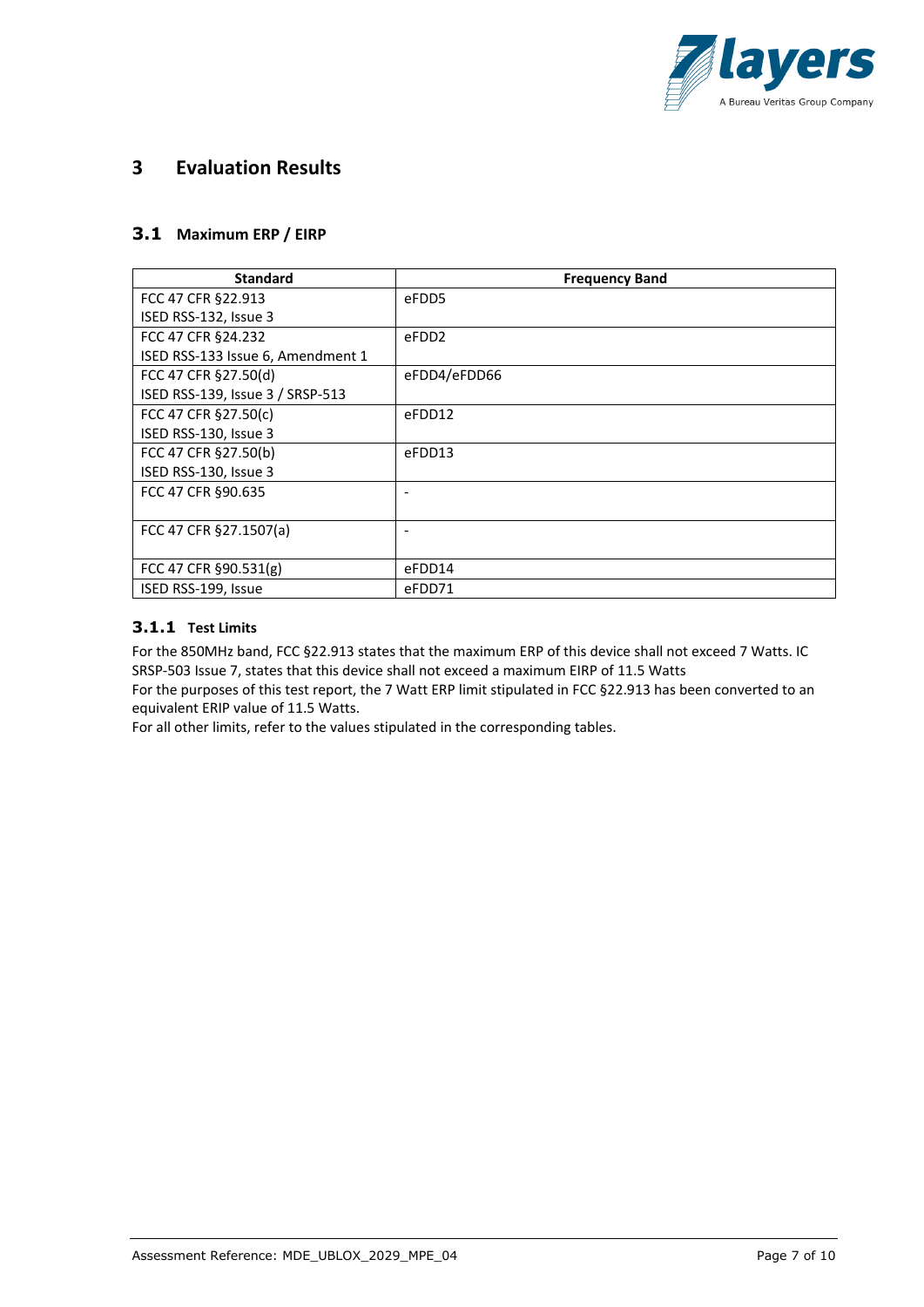

#### **3.1.2 Test Protocol**

#### **Maximum antenna gain to comply with EIRP limits for FCC and Industry Canada**

| <b>Band</b>       | Mode       | Duty<br>Cycle | Frequency<br>Range (MHZ) | Maximum<br>Conducted<br>output power<br>(dBm) | Maximum<br>Conducted<br>output power<br>(mW) | <b>FCC EIRP</b><br>limit (mW) | Maximum<br>antenna gain<br>to meet EIRP<br>Limit (dBi) |
|-------------------|------------|---------------|--------------------------|-----------------------------------------------|----------------------------------------------|-------------------------------|--------------------------------------------------------|
| eFDD <sub>2</sub> | LTE.       | 100.0%        | 1850-1910                | 23.55                                         | 226.464431                                   | 2000                          | 9.5                                                    |
| eFDD <sub>4</sub> | LTE.       | 100.0%        | 1710-1755                | 23.99                                         | 250.610925                                   | 1000                          | 6.0                                                    |
| eFDD <sub>5</sub> | LTE.       | 100.0%        | 824 - 849                | 23.17                                         | 207.491352                                   | 11484                         | 17.4                                                   |
| eFDD 12           | LTE.       | 100.0%        | 699-716                  | 24.42                                         | 276.694165                                   | 4920                          | 12.5                                                   |
| eFDD 13           | <b>LTE</b> | 100.0%        | 777-787                  | 24.11                                         | 257.632116                                   | 4920                          | 12.8                                                   |
| eFDD 14           | LTE.       | 100.0%        | 788-798                  | 23.08                                         | 203.235701                                   | 4920                          | 13.8                                                   |
| eFDD 66           | LTE.       | 100.0%        | 1710-1780                | 21.31                                         | 135.207256                                   | 1000                          | 8.7                                                    |
| eFDD 71           | LTE.       | 100.0%        | 663-698                  | 24.44                                         | 277.971327                                   | 4920                          | 12.5                                                   |

#### **3.1.3 Conclusion**

| <b>Band</b>        | Max gain to<br>be used to<br>comply<br>with EIRP<br>Limits | Max gain to<br>be used to<br>comply<br>with FCC<br><b>MPE Limits</b> | Max gain to<br>be used to<br>comply<br>with IC MPE<br>Limits | <b>Maximum</b><br>gain to be<br>compliant<br>with all<br>limits |
|--------------------|------------------------------------------------------------|----------------------------------------------------------------------|--------------------------------------------------------------|-----------------------------------------------------------------|
| eFDD <sub>2</sub>  | 9.5                                                        | 13.0                                                                 | 9.5                                                          | 9.5                                                             |
| eFDD <sub>4</sub>  | 6.0                                                        | 13.0                                                                 | 9.3                                                          | 6.0                                                             |
| eFDD 5             | 17.4                                                       | 10.4                                                                 | 7.1                                                          | 7.1                                                             |
| eFDD <sub>12</sub> | 12.5                                                       | 9.7                                                                  | 6.6                                                          | 6.6                                                             |
| eFDD 13            | 12.8                                                       | 10.2                                                                 | 7.0                                                          | 7.0                                                             |
| eFDD 14            | 13.8                                                       | 10.2                                                                 | 7.0                                                          | 7.0                                                             |
| eFDD 66            | 8.7                                                        | 13.0                                                                 | 9.3                                                          | 8.7                                                             |
| eFDD 71            | 12.5                                                       | 9.5                                                                  | 6.5                                                          | 6.5                                                             |

**Gain expressed in dBi**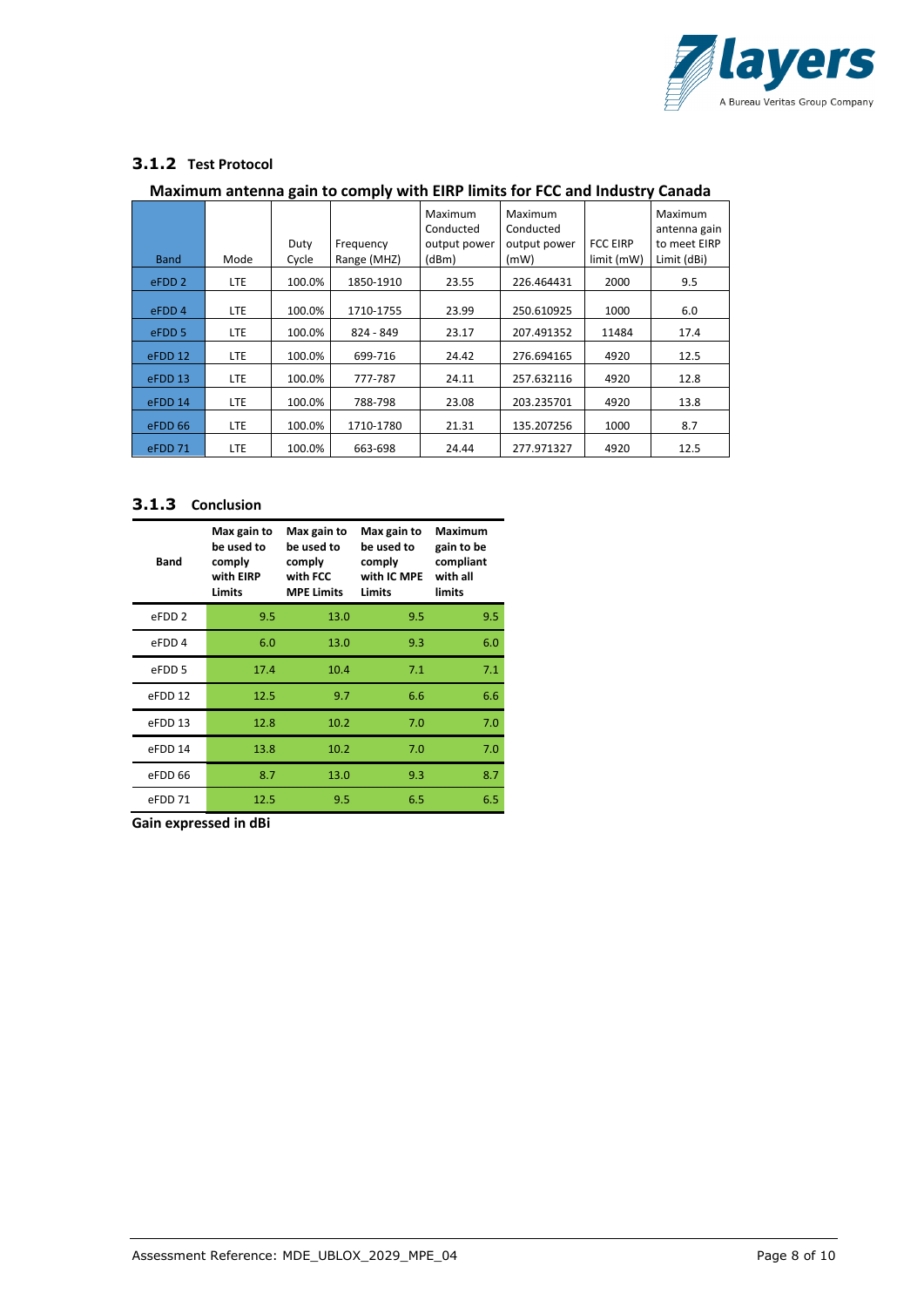

#### **3.2 RF Exposure Evaluation for Module**

| <b>Standards</b>                          |  |
|-------------------------------------------|--|
| OET Bulletin 65 Edition 97-01 August 1997 |  |
| RSS-102 Issue 5 - March 2015              |  |

#### **3.2.1 Test limits**

As specified in Table 1B of 47 CFR 1.1310 – Limits for Maximum Permissible Exposure (MPE), Limits for General Population/Uncontrolled Exposure.

| Frequency range (MHz) | Power density (mW/cm <sup>2</sup> ) |
|-----------------------|-------------------------------------|
| $300 - 1,500$         | f/1500                              |
| $1,500 - 100,000$     | 1.0                                 |

Limits specified per RSS-102, Issue 5.

| Frequency range (MHz) | Power density $(W/m^2)$ | Power density ( $mW/cm2$ ) |
|-----------------------|-------------------------|----------------------------|
| $300 - 6000$          | 0.02619 $f^{0.6834}$    | $mW/cm^2$ = $W/m^2 * 0.1$  |

Equation OFT bulletin 65, page 18, edition 97-01: 
$$
S = \frac{PG}{4\pi R^2} = \frac{EIRP}{4\pi R^2}
$$

Where:

S = power density

 $P = power input to the antenna$ 

G = power gain of the antenna in the direction of interest relative to an isotropic radiator

R = distance to the centre of radiation of the antenna

#### **3.2.2 Test Protocol**

#### **Maximum antenna gain to comply with MPE limits for Industry Canada**

| <b>Band</b>       | Mode       | Duty<br>Cycle | Frequency<br>(MHZ) | Maximum<br>Conducted<br>output<br>power (dBm) | Maximum<br>Conducted<br>output<br>power (mW) | Equivalent<br>conducted<br>output<br>power (mW) | <b>MPE Limit</b><br>(mW/cm <sup>2</sup> ) | Maximum<br>antenna<br>gain to meet<br><b>MPE Limit</b><br>(dBi) | Separation<br>distance<br>(cm) |
|-------------------|------------|---------------|--------------------|-----------------------------------------------|----------------------------------------------|-------------------------------------------------|-------------------------------------------|-----------------------------------------------------------------|--------------------------------|
| eFDD <sub>2</sub> | <b>LTE</b> | 100%          | 1850.7             | 24.0                                          | 251.19                                       | 251.19                                          | 0.4477                                    | 9.5                                                             | 20                             |
| eFDD <sub>4</sub> | LTE        | 100%          | 1710.7             | 24.0                                          | 251.19                                       | 251.19                                          | 0.4243                                    | 9.3                                                             | 20                             |
| eFDD <sub>5</sub> | LTE        | 100%          | 824.7              | 24.0                                          | 251.19                                       | 251.19                                          | 0.2577                                    | 7.1                                                             | 20                             |
| eFDD 12           | <b>LTE</b> | 100%          | 699.7              | 24.0                                          | 251.19                                       | 251.19                                          | 0.2303                                    | 6.6                                                             | 20                             |
| eFDD 13           | LTE        | 100%          | 779.5              | 24.0                                          | 251.19                                       | 251.19                                          | 0.2480                                    | 7.0                                                             | 20                             |
| eFDD 14           | <b>LTE</b> | 100%          | 788.0              | 24.0                                          | 251.19                                       | 251.19                                          | 0.2498                                    | 7.0                                                             | 20                             |
| eFDD 66           | <b>LTE</b> | 100%          | 1710.7             | 24.0                                          | 251.19                                       | 251.19                                          | 0.4243                                    | 9.3                                                             | 20                             |
| eFDD 71           | <b>LTE</b> | 100%          | 665.5              | 24.0                                          | 251.19                                       | 251.19                                          | 0.2226                                    | 6.5                                                             | 20                             |